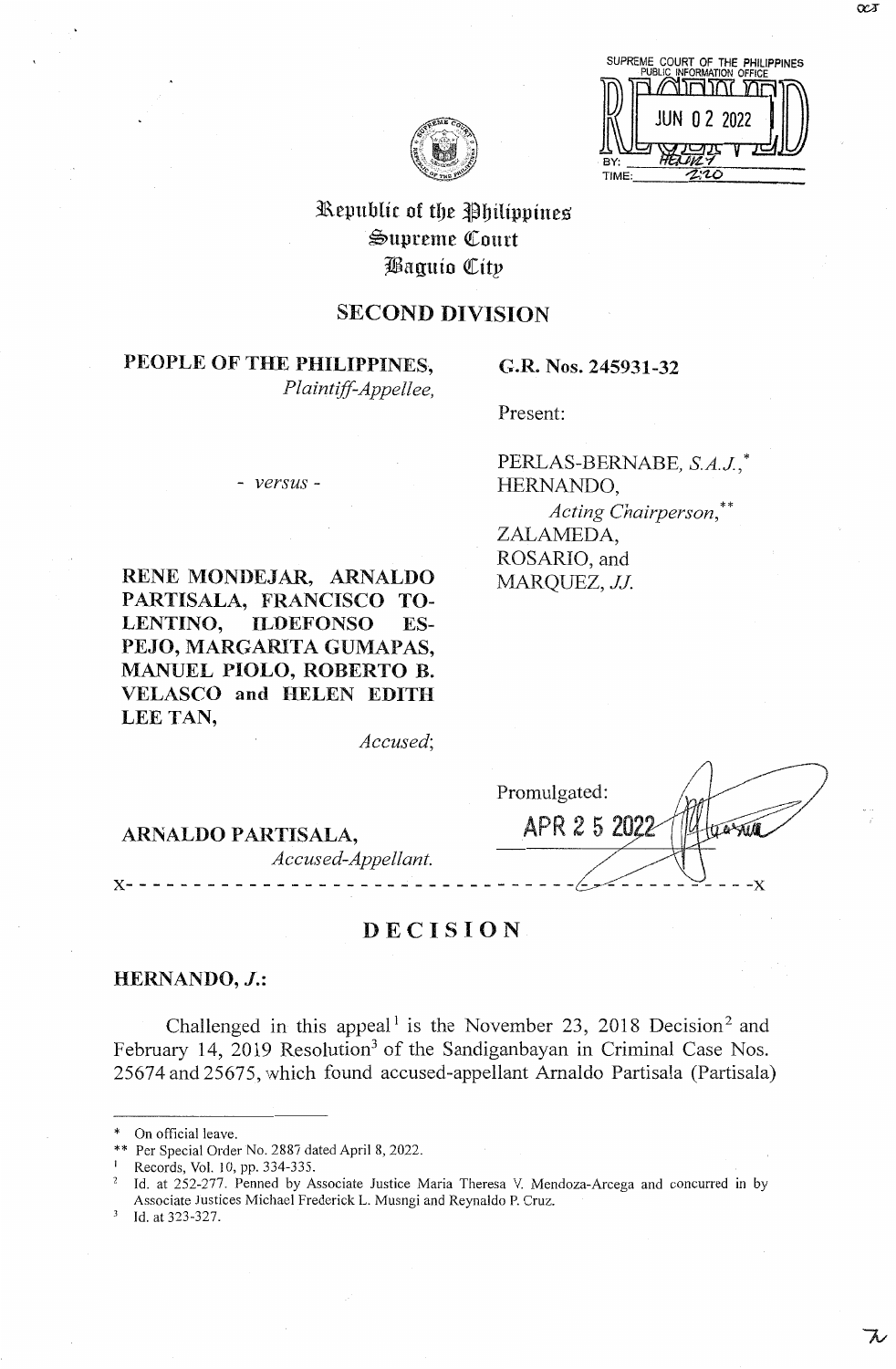guilty beyond reasonable doubt of violation of Section 3 ( e) of Republic Act No.  $(RA)$  3019,<sup>4</sup> otherwise known as the "Anti-Graft and Corrupt Practices Act"; and Falsification of Public Document, defined and penalized under Article 171 of the Revised Penal Code (RPC).

## **Procedural Antecedents**

Partisala, together with his co-accused, Municipal Mayor Rene Mondejar (Mondejar), *Sangguniang Bayan* (SB) Secretary Francisco Tolentino (Tolentino), SB Members Ildefonso Espejo (Espejo), Margarita Gumapas (Gumapas), Manuel Piolo (Piolo), Roberto Velasco (Velasco), and President of International Builders Corporation (IBC), Helen Edith Lee Tan (Lee Tan), was charged before the Sandiganbayan with violation of Section 3 (e) of RA 3019 and Falsification of Public Documents under Article 171 of the RPC<sup>5</sup> in two separate Informations which read:

#### a) Criminal Case No. 25674

That on or about the 27th day of June 1996, and for sometime prior or subsequent thereto, in the Municipality of Maasin, Province of Iloilo, Philippines and within the jurisdiction of this Honorable Court, above-named accused, public officers, having been duly elected, appointed and qualified to such public positions above-mentioned, in such capacity and committing the offense in relation to Office, and while in the performance of their official functions, conniving, confederating and mutually helping with each other and with accused HELEN EDITH LEE TAN, a private individual and President/Proprietor of International Builders Corporation, (IBC) Iloilo City with deliberate intent, with manifest partiality and evident bad faith, did then and there willfully, unlawfully and feloniously make it appear that Resolution No. 30-B, series of 1996, was validly enacted by the Sangguniang Bayan of Maasin, Iloilo, authorizing Mayor Rene M. Mondejar to exercise his emergency powers as in fact accused RENE M. MONDEJAR, entered into a Memorandum of Agreement with accused HELEN EDITH LEE TAN of IBC authorizing the said IBC to engage in massive quarrying in the guise of rechanneling the Tigum River in Maasin, Iloilo, thus accused in the performance of their official functions had given unwarranted benefits, advantage, and preference to Helen Edith Lee Tan and themselves, to the damage and prejudice of the government, particularly the Municipality of Maasin.

#### CONTRARY TO LAW. <sup>6</sup>

#### b) Criminal Case No. 25675

That on or about the 21st day of June 1996, and for sometime prior or subsequent thereto, in the Municipality of Maasin, Province of Iloilo, Philippines and within the jurisdiction of this Honorable Court, above-named accused, public officers, being incumbent Municipal Officials of the aforementioned

<sup>&</sup>lt;sup>4</sup> Entitled "ANTI-GRAFT AND CORRUPT PRACTICES ACT." Approved: August 17, 1960.<br><sup>5</sup> Entitled "AN ACT REVISING THE PENAL CODE AND OTHER PENAL LAWS." Approved: December 8, 1930.<br><sup>6</sup> Records. Vol. 2 at 1-3.

Records, Vol. 2 at 1-3.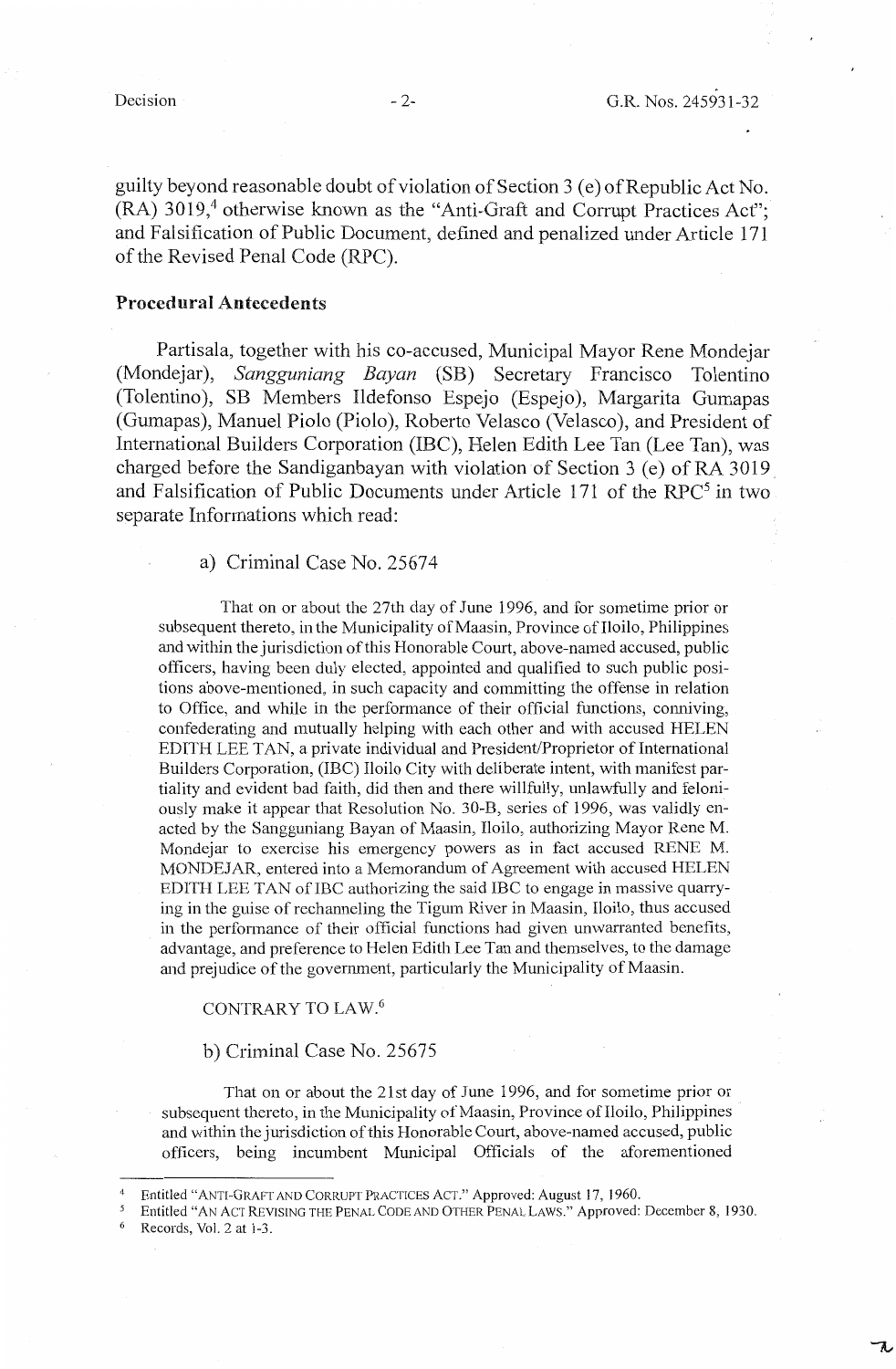municipality, having been duly elected, appointed and qualified to such public positions above-mentioned, in such capacity and committing the offense in relation to Office, taking advantage of their official positions, conspiring and confederating together and mutually helping one another with deliberate intent to defraud and falsify, did then and there willfully, unlawfully and feloniously falsify a Public Document consisting of the Minutes of the Regular Session of the Sangguniang Bayan of Maasin, Iloilo on 21 June 1996, by making it appear therein that the Sangguniang Bayan of Maasin, Iloilo validly enacted and passed Resolution Nos. 30-A and 30-B entitled "A Resolution Strongly Endorsing Resolution No. 9 of Barangay NASLO and Resolution No. 9, Series of 1996, of the Municipal Development Council" and "A Resolution Authorizing Mayor Rene M. Mondejar to Exercise His Emergency Powers" thereby making untruthful statements in a narration of facts and causing it to appear that persons participated in an act when they did not in fact so participate, when in truth and in fact, as above-named accused, very well knew, that Resolution No. 30-A and Resolution No. 30-B were never taken up, deliberated nor acted upon by the Sangguniang Bayan of Maasin on its 21 June 1996 regular session.

# CONTRARY TO LAW.<sup>7</sup>

On September 1, 2003, Partisala failed to appear in his arraignment despite due notice. However, trial ensued as to the other accused. On November 7, 2013, the Sandiganbayan rendered a Decision<sup>8</sup> convicting accused Mondejar Tolentino, Espejo, Gumapas, Piolo, Velasco, and Lee Tan, except Partisala, who remained at large when the judgment was promulgated. The dispositive portion of the Decision reads:

**WHEREFORE,** premises considered, the Court hereby rules as follows:

1. In Criminal Case No. 25674, the Court finds the accused RENE MONDEJAR, FRANCISCO TOLENTINO, ILDEFONSO ESPEJO, MARGA-RITA GUMAPAS, MANUEL PIOLO, ROBERTO VELASCO and HELEN EDITH LEE TAN **GUILTY** beyond reasonable doubt of the offense of violation of Section 3 (e) of Republic Act No. 3019, as amended, and sentences each of them to suffer an indeterminate penalty of six (6) years and one (1) month as minimum to ten (10) years as maximum; and to suffer perpetual disqualification from public office. Insofar as ARNALDO PARTISALA is concerned, since he is still at large up to the present, let the case be **ARCHIVED** and let an alias warrant of arrest issue against him.

2. In Criminal Case No. 25675, the Court finds the accused RENE MONDEJAR, FRANCISCO TOLENTINO, ILDEFONSO ESPEJO, MARGA-RITA GUMAPAS, MANUEL PIOLO and ROBERTO VELASCO **GUILTY**  beyond reasonable doubt of Falsification defined under Article 171 of the Revised Penal Code and sentences each of them to suffer the penalty of imprisonment of six  $(6)$  months and one  $(1)$  day of prision correccional as minimum to eight (8) years and one (1) day of prision mayor as maximum in the absence of any mitigating and aggravating circumstance in accordance with the provisions of the indeterminate Sentence Law; to pay a fine of Five Thousand Pesos (Php

Id. at 4-6.

 $\overline{\lambda}$ 

<sup>8</sup> Id., Vol. 7. at 110-152.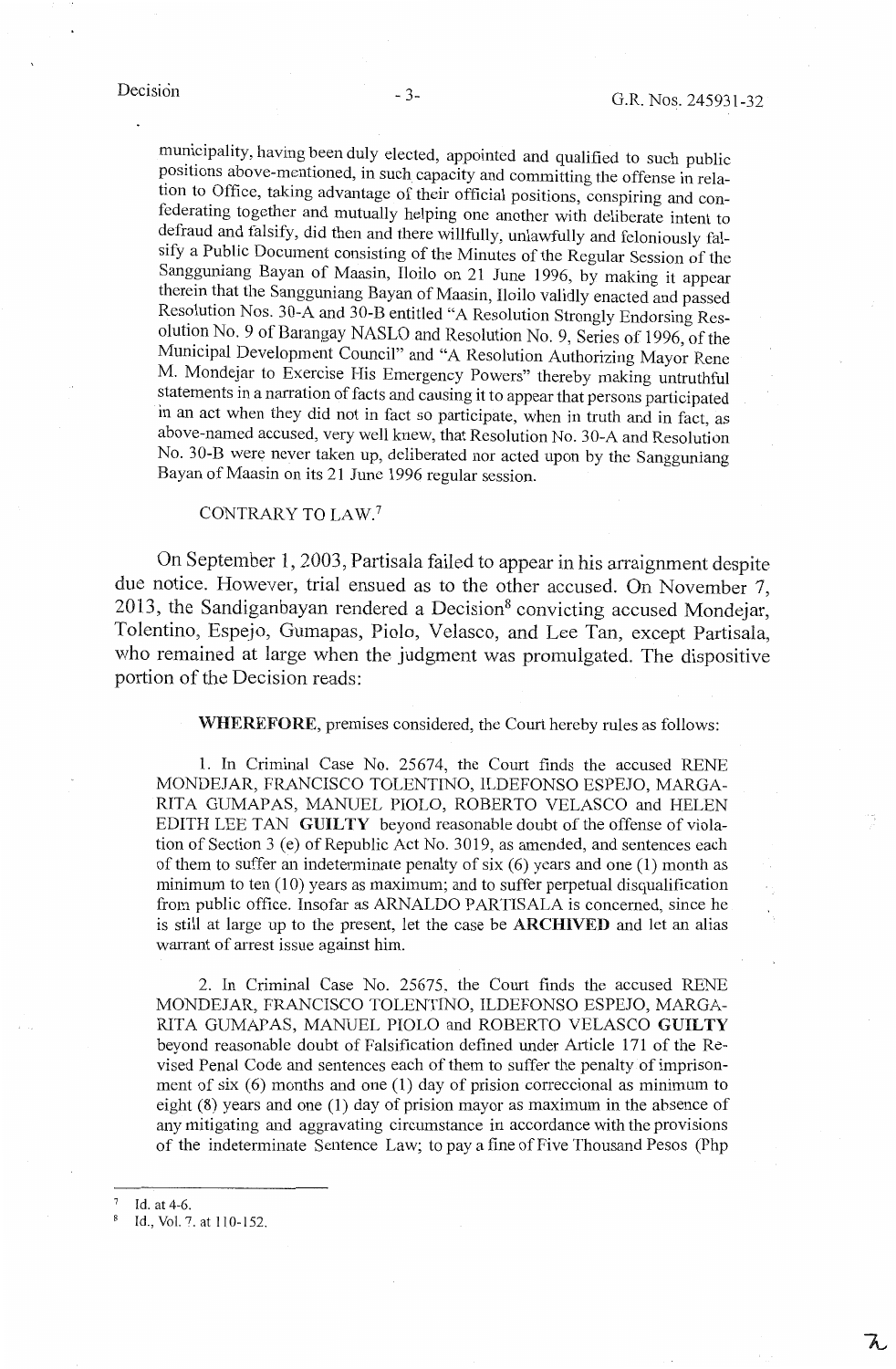perpetual special disqualification from the right of suffrage. Insofar as AR-NALDO PARTISALA is concerned, since he is still at large up to the present, let the case be **ARCHIVED** and let an alias warrant of arrest issue against him.

#### **SO ORDERED.<sup>9</sup>**

All the accused, except Partisala, filed their respective motions for reconsideration which were denied by the Sandiganbayan in its June 30, 2015 Resolution.10 Accused Lee Tan questioned Sandiganbayan's November 7, 2013 Decision and June 30, 2015 Resolution before this Court *via* a petition for review on *certiorari* under Rule 45 with respect to Criminal Case No. 25674. In Our October 17, 2016 Decision in G.R. No. 218902,<sup>11</sup> accused Lee Tan was acquitted for failure of the prosecution to prove the presence of conspiracy beyond reasonable doubt, to wit:

**WHEREFORE,** premises considered, the present Petition is hereby **GRANTED.** The Sandiganbayan Decision and Resolution dated 7 November 2013 and 30 June 2015, respectively, in Criminal Case No. 25674 insofar as petitioner Tan is concerned are hereby **REVERSED and SET ASIDE.** Accordingly, petitioner Tan is **ACQUITTED** from the charge of Violation of Section 3 (e) of Republic Act No. 3019.

## **SO ORDERED. <sup>12</sup>**

Similarly, accused Mondejar filed a Petition for Review on *Certiorari*<sup>13</sup> under Rule 45 before this Court docketed as G.R. No. 219692. On December 2, 2015, this Court rendered a Resolution<sup>14</sup> affirming with modifications the Sandiganbayan's November 7, 2013 Decision and June 30, 2015 Resolution, *viz.:* 

**WHEREFORE,** in view of the foregoing, the Decision and the Resolution of the Sandiganbayan in Criminal Cases Nos. 25674 and No. 25675 dated 7 November 2013 and 30 June 2015, respectively, are hereby **AFFIRMED** with **MODIFICATIONS.** For violation of Section 3 (e) of R.A. No. 3019, petitioner Mayor Rene Mondejar is sentenced to suffer the penalty of imprisomnent for six  $(6)$  years and one (1) month as minimum to ten (10) years as maximum and perpetual disqualification from public office. However, the penalty imposed by the Sandiganbayan for violation of Article 171 of the Revised Penal Code is amended to the following modifications that Mayor Mondejar is to suffer an indeterminate penalty of two (2) years, four (4) months and one (1) day to four (4) years and two (2) months as minimum to eight (8) years and one (1) day to ten (10) years as maximum penalty, fine of  $E$ 5,000.00 and perpetual special disqualification from the right of suffrage.

#### **SO ORDERED.** <sup>15</sup>

<sup>9</sup> Id. at 150-151.

11 Id., Vol 10 at 110-127.

- 12 Id. at 125.<br>
13 *Rollo*, p. 8.<br>
<sup>14</sup> Records, Vol. 9 at 241-243.<br>
<sup>15</sup> Id. at 243.
- 

Id., Vol. 8 at 305-311.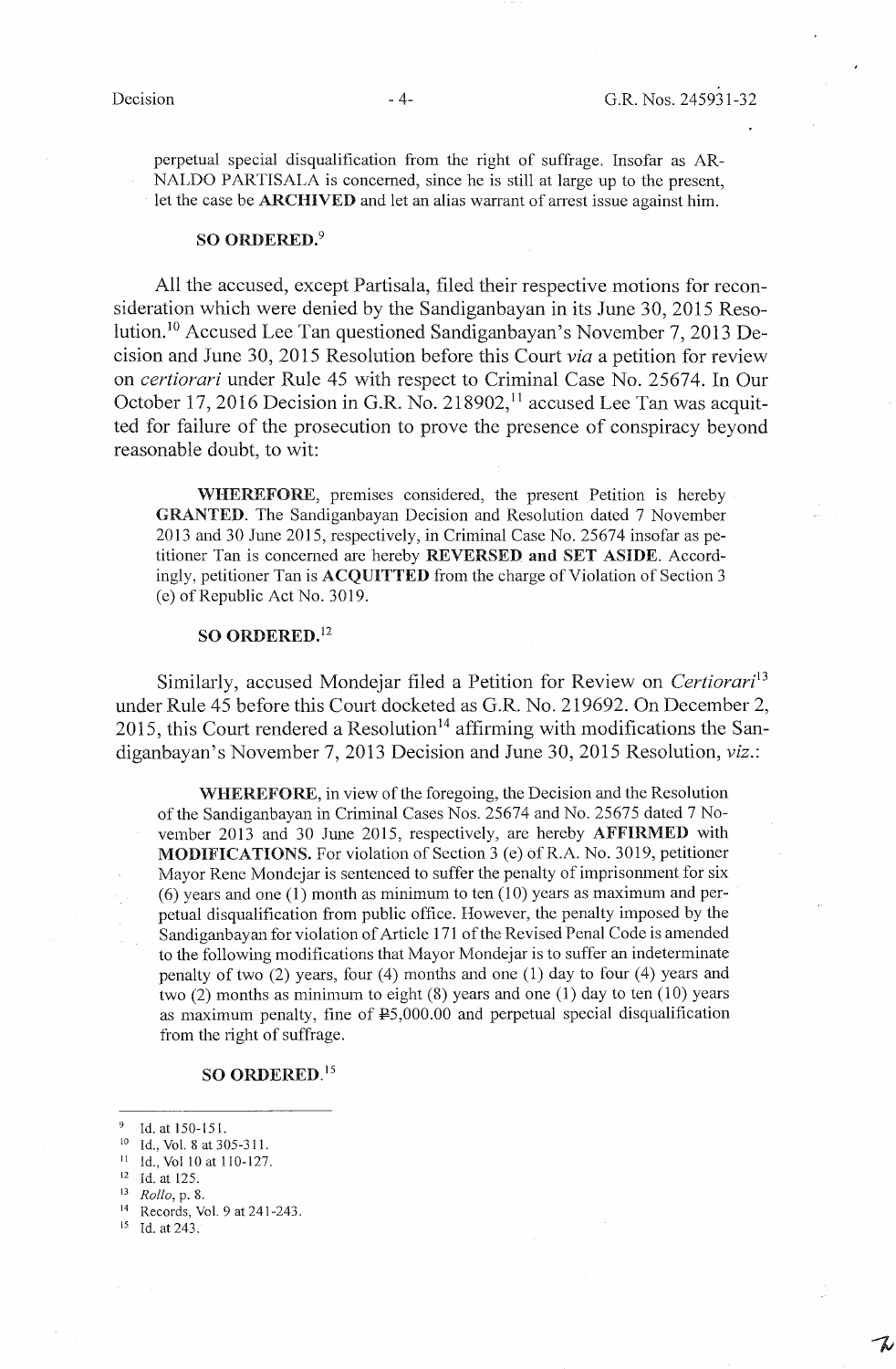Meanwhile, Partisala was apprehended,<sup>16</sup> and trial against him ensued. The prosecution adopted its Formal Offer of Exhibit dated March 21, 2006,<sup>17</sup> and Supplemental Formal Offer of Exhibits dated July 30, 2012.<sup>18</sup> It likewise adopted and presented the testimonies of Elisa L. Trojillo (Trojillo), Vicente Albacete (Albacete ), Imelda Maderada (Maderada), Solidad Sucaldito, Rogelio Rentoy, Darell A. Cabanero, and Rogelio Trinidad as evidence against Partisala.<sup>19</sup>

On the other hand, Partisala adopted the Formal Offer of Exhibits of his co-accused Tolentino, Espejo, Gumapas, Piolo, Velasco, Lee Tan, and Mondejar.20 He likewise admitted that at the time of the incident, he was holding the position of Municipal Vice Mayor of Maasin, Iloilo.<sup>21</sup> He presented Seth Emmanuel Tolentino Casco as additional witness.22

## **Factual Antecedents**

On June 16, 1996, the *Sangguniang Barangay* of Naslo, Maasin, Iloilo, enacted Resolution No. 9 requesting IBC to rechannel the path of the Tigum River to protect the barangay from the usual overflow during typhoon season. As payment for its services, IBC was granted the authority to extract surplus sand and gravel supply.<sup>23</sup>

On June 17, 1996, the Municipal Development Council (MDC) of Maasin, Iloilo City adopted Resolution No. 9 also requesting: (a) IBC to perform the rechanneling of the Tigum River path; and (b) the Department of Enviromnent and Natural Resources (DENR) to issue the Environmental Clearance Certificate (ECC) in connection with the rechanneling project.<sup>24</sup>

Consequently, on June 21, 1996, the SB of Maasin, Iloilo enacted: (1) Resolution No. 30-A, which endorsed the resolutions of *Barangay* Naslo and  $MDC<sub>1</sub><sup>25</sup>$  and (2) Resolution No. 30-B authorizing Mondejar to use his emergency powers to negotiate with IBC for the rechanneling project.<sup>26</sup>

Hence, on June 27, 1996, the Municipality of Maasin, Iloilo entered into a Memorandum of Agreement (MOA) with IBC, through Lee Tan, for the rechanneling project. The parties agreed that IBC would proceed with the project with

<sup>16</sup> Id., Vol. 7 at 362.

<sup>17</sup> Id., Vol. 3 at 119-286.

<sup>18</sup> Id., Vol. 6 at 269-276. <sup>19</sup> Id., Vol. 10 at 256.

 $\frac{20}{21}$  Id.

<sup>22</sup> Id., Vol. 9 at 404.<br>
<sup>23</sup> Id., Vol. 3 at 166.<br>
<sup>24</sup> Id. at 167.<br>
<sup>25</sup> Id., Vol. 5 at 480.<br>
<sup>26</sup> Id. at 481.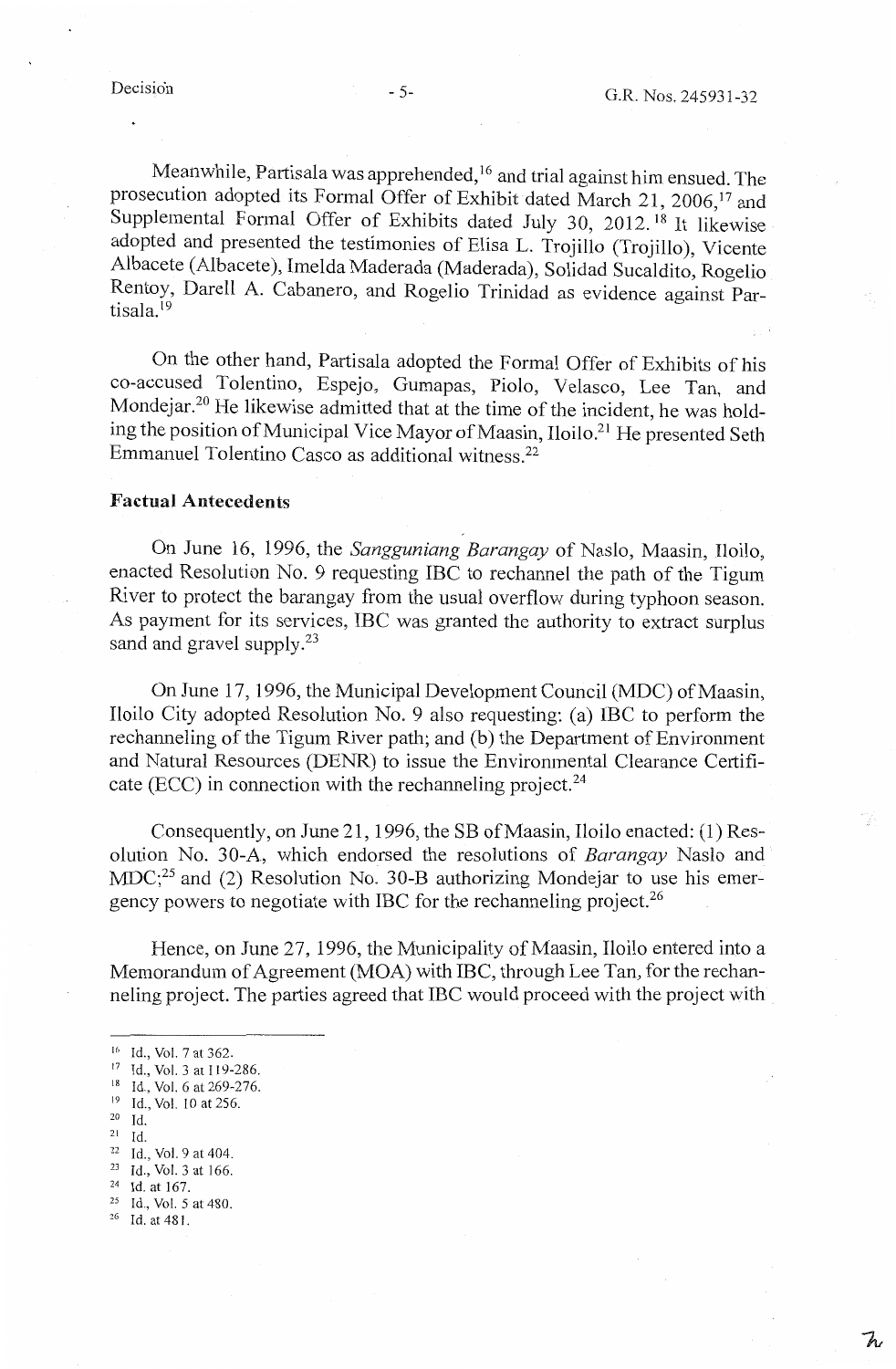no monetary consideration provided it would get the surplus supply of sand and gravel taken out from the river after the necessary dike had been constructed.<sup>27</sup>

On September 25, 1997, a Letter-Petition was filed with the Municipality of Maasin, Iloilo by the residents of Mabini-Rizal, Maasin, Iloilo, airing their grievances for the continued exploitation and destruction of the Tigum River caused by the massive quarrying activities done by IBC in *Barangay* Naslo, Maasin, Iloilo.<sup>28</sup>

October 21, 1997, the Provincial Government of Iloilo issued their Investigation Report finding that the Municipality of Maasin, Iloilo violated Sections 3 and 6 (d) of Provincial Ordinance No. 11, series of 1997, by quarrying without the necessary permit from the governor, and by quarrying within a distance of one kilometer from the bridge and other infrastructures. 29 Consequently, the Provincial Government of Iloilo recommended the temporary suspension of the rechanneling project of the Municipality of Maasin, Iloilo pending compliance of the provisions of Provincial Ordinance No. 11-95, and other requirements which the governor may impose in the interest of the public.<sup>30</sup>

Thereafter, criminal complaints for Falsification under Article 171 of the RPC, and violation of Section 3 (e) of RA 3019, were filed before the Office of the Ombudsman-Visayas (OMB-Visayas) against all the accused involved in the rechanneling of the Tigum River path, including Partisala.<sup>31</sup>

On May 31, 1999, the OMB-Visayas issued a Resolution recommending the filing of Informations for Falsification under Article **171** of the RPC and violation of Section 3 (e) of RA 3019 against all the accused.<sup>32</sup> On September 16, 1999, the 0MB approved the May 31, 1999 Resolution of the OMB-Visa- $\text{vas.}^{33}$ 

In the case of Falsification of Public Documents, Mondejar, Partisala, Tolentino, Espejo, Gumapas, Piolo, and Velasco were criminally charged for making it appear in the Minutes of the Regular Session of the SB of Maasin, Iloilo, held on June 21, 1996, that Resolution No. 30-A and Resolution No. 30-B were deliberated, approved, and/or enacted by the SB on said date. Apparently, no such resolutions were passed and/or enacted. Arguably, the authority given to Mondejar to enter into a MOA with IBC for the rechanneling of Tigum River path was to grant an authority to IBC to engage into massive quarrying activities without the necessary permit.<sup>34</sup>

- 
- 

<sup>27</sup> Id., Vol. 3 at 149-151.<br>
<sup>28</sup> Id. at 175-202.<br>
<sup>29</sup> Id. at 214-217.<br>
<sup>30</sup> Id. at 219-227.<br>
<sup>31</sup> Id., Vol. 7 at 111-112.

 $32 \text{ Id., Vol. 1 at } 5-9.$ <br> $33 \text{ Id. at } 10-12.$ <br> $34 \text{ Id. at } 11.$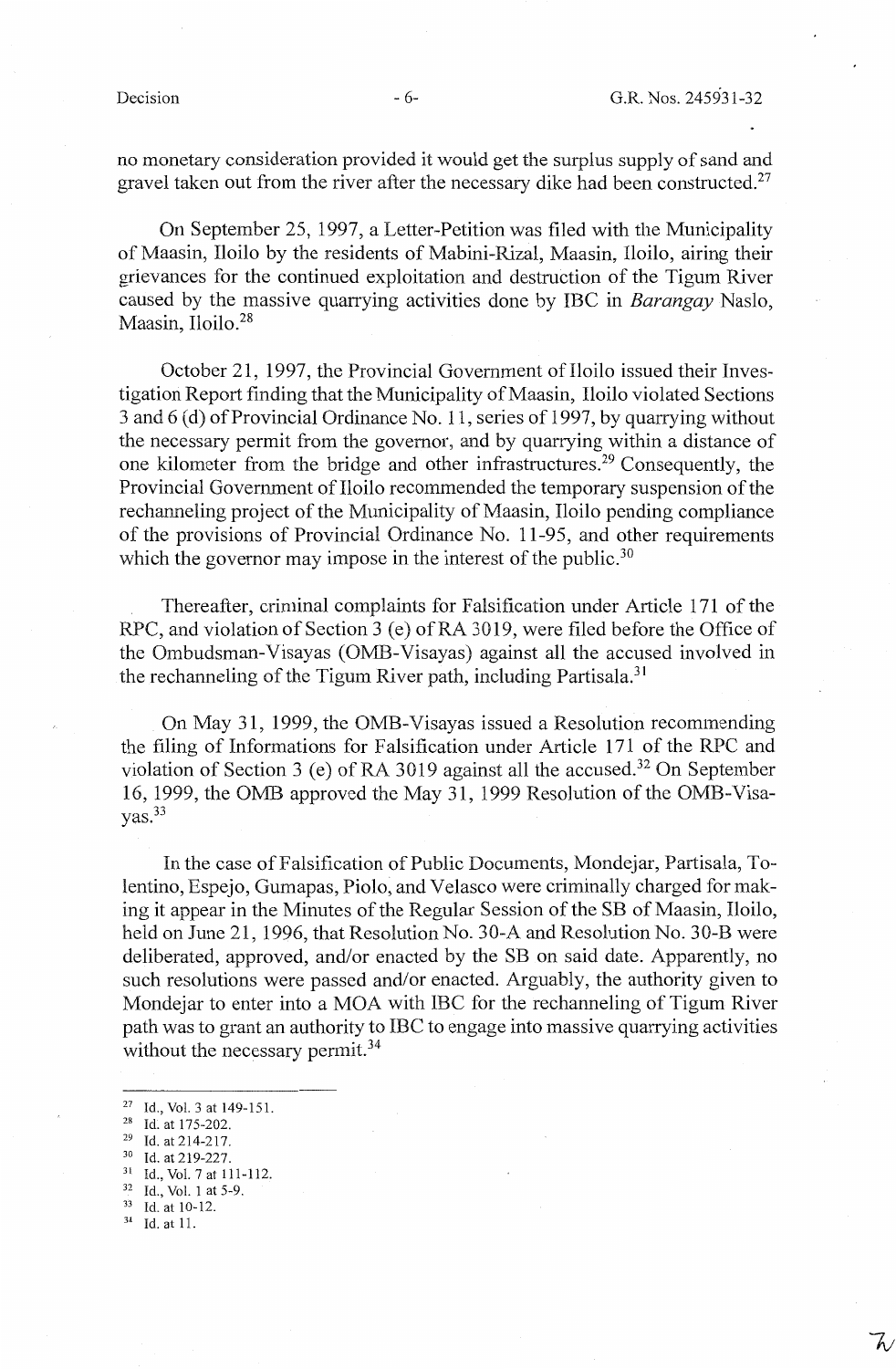With the foregoing falsification done by the accused, they were also charged with violation of Section 3 (e) of RA 3019 for giving unwarranted benefits and advantage, and displaying manifest partiality, in favor of IBC by entering into a contract grossly disadvantageous to the government, particularly to the Municipality of Maasin, Iloilo, which was unduly deprived of the revenues out of the hauling activities of IBC for sand and gravel by reason of such  $MOA.<sup>35</sup>$ 

On his part, Partisala submitted an allegedly original copy of the Minutes of the Regular Session, *i.e.*, Exhibit "8,"<sup>36</sup> held by the SB of Maasin, Iloilo on June 21, 1996 under the custody of witness Casco.<sup>37</sup> The said document differed from the Minutes of the Regular Session dated June 21, 1996, *i.e.,* Exhibit "B;"<sup>38</sup> submitted by the prosecution as its evidence. Exhibit "8" offered by Partisala showed that Resolution No. 30-A and Resolution No. 30-B were deliberated, enacted and/or approved by the SB during the session held on June 21, 1996.<sup>39</sup>

On rebuttal, the prosecution presented witness Maderada who pointed out that the Minutes offered by Partisala was falsified as there were insertions of phrases and paragraphs, particularly items 9 to 12, to make it appear that Resolution No. 30-A and Resolution No. 30-B had been enacted by the SB on June 21, 1996.<sup>40</sup>

### **Ruling of the Sandiganbayan**

On November 23, 2018, the Sandiganbayan rendered its Decision<sup>41</sup> convicting Partisala of Falsification under Article 171 of the RPC and violation of Section 3 (e) ofR.A. No. 3019. The dispositive portion of which reads:

WHEREFORE, premises considered, Accused ARNALDO PARTISALA is found GUILTY beyond reasonable doubt for the crime of violation of Section 3(e) of Republic Act 3019 and for the crime of Falsification defined under Article 171 of the Revised Penal Code. Thus, he is hereby sentenced to suffer the following:

1. The indeterminate penalty of imprisonment for six (6) years and one (1) month as minimum and ten (10) years as maximum and to suffer perpetual disqualification from public office for violation of Section 3(e) of R.A. No. 3019 under Criminal Case No. 25674; and

- 
- 37 Id.
- <sup>38</sup> Id., Vol. 3 at 152-155.<br><sup>39</sup> Id.

- 39 Id. 40 Id., Vol. IO at 268-270.
- 41 Id. at 323-327.

プ

<sup>&</sup>lt;sup>35</sup> Id., Vol. 3 at 152-155.<br><sup>36</sup> Id., Vol. 5 at 468-471.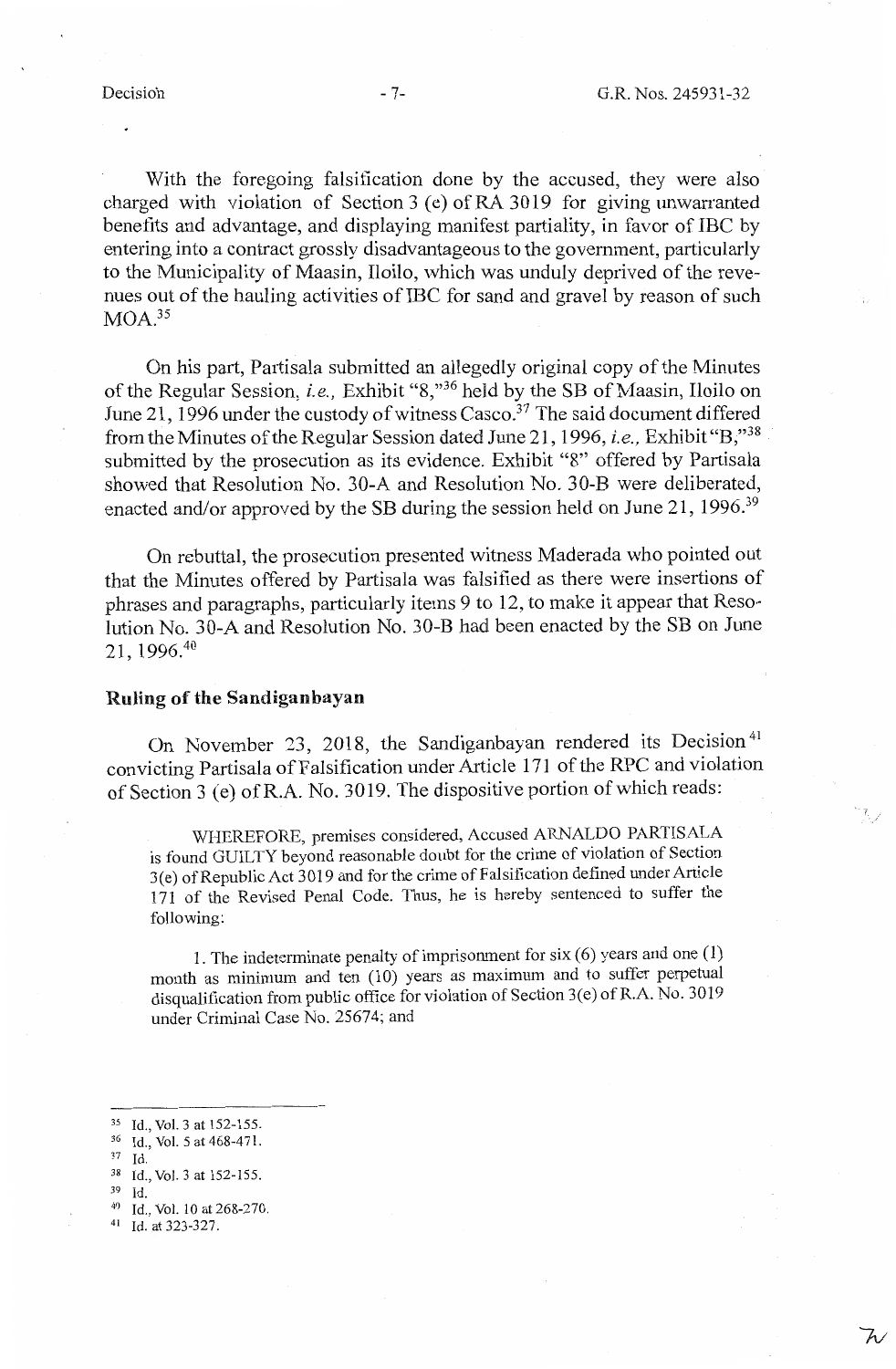2. The imprisonment for two (2) years, four (4) months and one (1) day to four (4) years and two (2) months as minimum to eight  $(8)$  years and one  $(1)$  day to ten (10) years as maximum penalty in the absence of mitigating and aggravating circumstances in accordance with the provisions of the Indeterminate Sentence Law, to pay a fine amounting to Five Thousand Pesos (Php5,000), and perpetual special disqualification from the right of suffrage.

# SO ORDERED.<sup>42</sup>

In the charge for Falsification, the appellate court gave credence on the Minutes of Regular Session dated June 21, 1996 presented by the prosecution, hereinafter referred as Exhibit "B," and the testimonies of witnesses Trojillo and Albacete to hold Partisala guilty under Article 171 of the RPC. Both witnesses testified that the true and correct Minutes was not signed by Partisala, as then Municipal Vice Mayor of Maasin, Iloilo and presiding officer of the SB. During those times, the members of SB were not used to signing the minutes of the session. Also, the absence of any ill motive on the part of Trojillo and Albacete convinced the appellate court to give full faith and credit on their testimonies and the authenticity of Exhibit "B." Partisala failed to timely object on the admissibility of Exhibit "B."43

The anti-graft court was not persuaded by Partisala's own presentation of the Minutes of Regular Session dated June 21, 1996, hereinafter referred as Exhibit "8," showing that the SB deliberated, enacted, and/or approved Resolution No. 30-A and Resolution No. 30-B. Defense witness Casco merely certified that he had the custody and possession of Exhibit "8" as then incumbent Secretary of the SB, but was not in any way connected nor part thereof during the enactment of the subject Resolutions. In addition, the rebuttal of witness Maderada is credible. She declared that Exhibit "8" was a falsified document by pointing out the presence of members Espino and Espejo in the original session as per Exhibit "B," but Espino was declared absent in the session as per Exhibit "8," as he was already deceased during the execution of the said falsified minutes. <sup>44</sup>

In the case of violation of Section 3 (e) of RA 3019, the Sandiganbayan found evident bad faith on the part of Partisala when he participated in the falsification of the subject Resolutions granting Mondejar emergency powers to enter into a MOA with IBC. Without such deliberate falsification, IBC would not have any authority to haul any and all excess sand and gravel from Tigum River. The act of falsifying the subject resolutions affirmatively perpetrated their furtive design to quarry sand and gravel from Tigum River for self-interest and ulterior purpose.<sup>45</sup>

- 
- 
- 42 Id. at 276.<br>
43 Id. at 272-274.<br>
45 Id. at 274-276.
-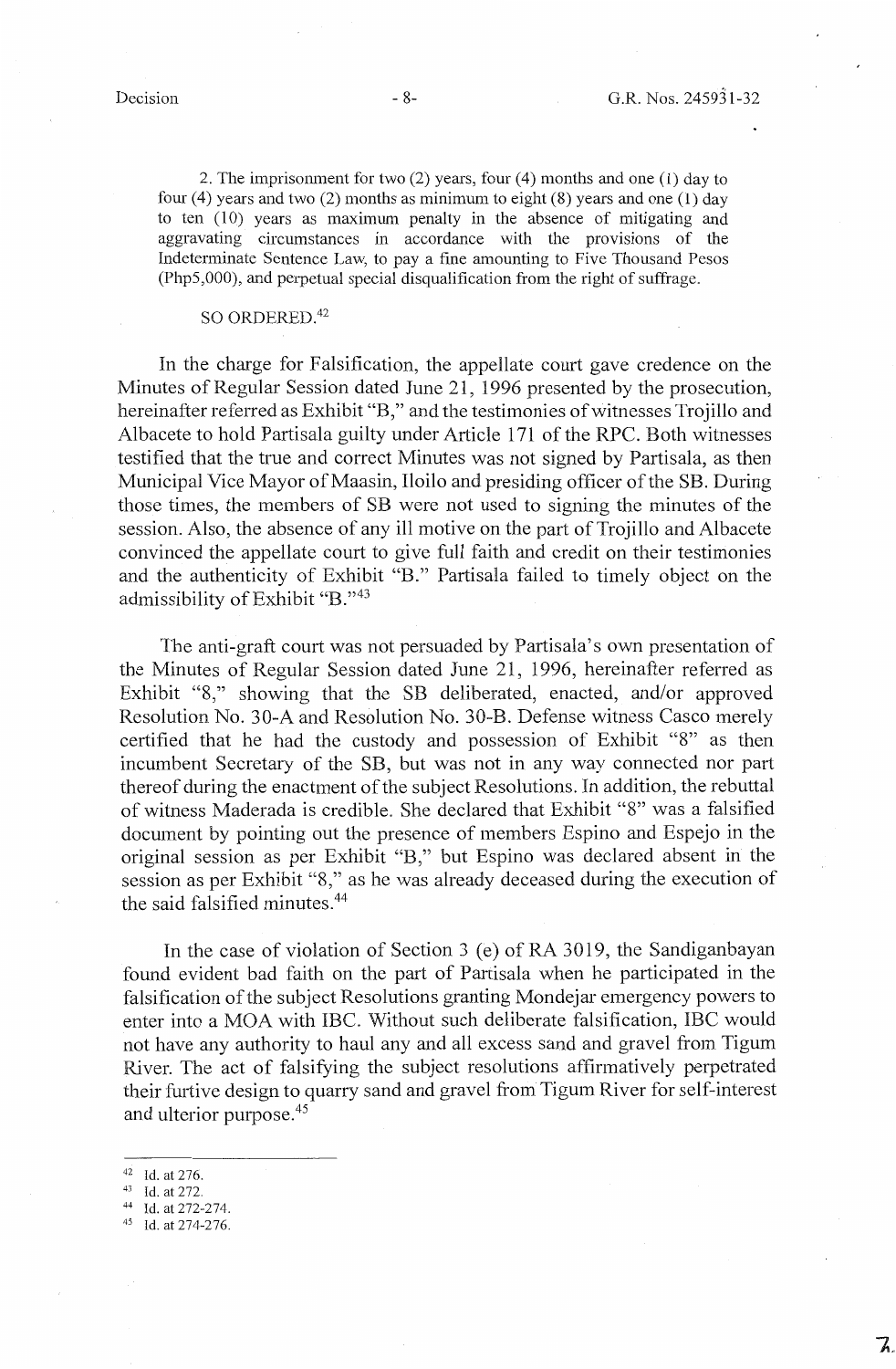Lastly, the anti-graft found that with the enactment of the subject Resolutions, IBC was given unwarranted benefits without the necessary permit, which must be obtained from the Provincial Government of Iloilo. Although IBC already have a quarrying permit issued by the provincial government, its consequent MOA with the Municipality of Maasin, Iloilo had given it the liberty to engage in quarrying activities beyond the scope granted to it by the provincial government under the guise of performing service to the people through the construction of a dike and rechanneling of Tigum River.<sup>46</sup>

## **Issues**

The issues raised for consideration of this Court are:

1. Whether or not, the act of SB Members, including herein accused Partisala, in authorizing then Mayor Rene Mondejar to enter in the Memorandum of Agreement, has given unwarranted benefit and/or advantage to Helen Edith Lee Tan in violation of R.A. No. 3019.

2. Whether or not accused Partisala, with his co-accused public officers conspired with each other in falsifying the Minutes of the Regular Session of the SB of Maasin, Iloilo.<sup>47</sup>

# **Our Ruling**

After due consideration, We resolve to sustain Partisala's conviction of violation of Section 3(e) of RA 3019 and Falsification of Public Documents under Article 171 of the RPC.

# **Falsification of Public Documents**

Partisala contends that the prosecution failed to prove or present evidence of the deliberations of Resolution No. 30-A and Resolution No. 30-B. He insists that Exhibit "8" was certified and identified by witness Casco, the legal custodian. The minutes he offered as evidence, *i.e.,* Exhibit "8" was recorded in the journal, *i.e.*, Exhibit "37" as testified to by Tolentino. Both Exhibit "8" and Exhibit " $37$ " are the same on material points.  $48$ 

He adds that to prove Falsification of Public Documents, the prosecution must present the true or real copy of the minutes, which they failed to do. Exhibit "B" offered in evidence by the prosecution was the draft minutes provided to all *sanggunian* members, which may or may not include all matters deliberated upon. To duly prove his guilt under paragraph 2, Article 171 of the RPC, that is, *"that he falsifies a document by causing it to appear that a person or persons* 

 $^{46}$  Id. at 275.<br>  $^{47}$  Id. at 271.<br>  $^{48}$  Id. at 198-201.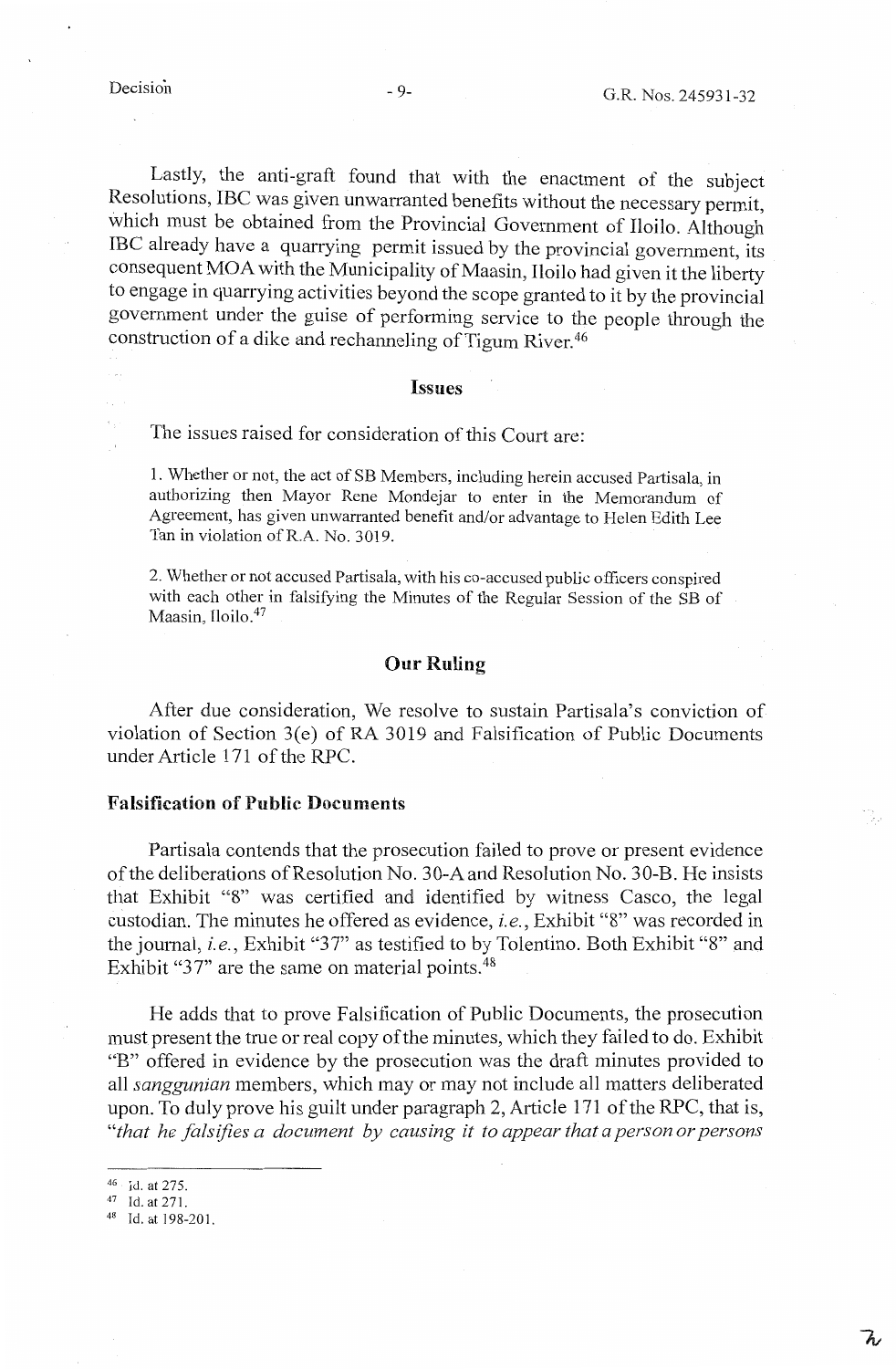*have participated in any act or proceeding when they did not so participate,"*  the prosecution must produce the alleged original copy of the minutes claimed to have been falsified.<sup>49</sup>

However, in the case at bar, Partisala argues that there is a dispute as to which document, *i.e.* between Exhibit "B" or Exhibit "8," is authentic or original. The prosecution's alleged copy of the minutes, *i.e.,* Exhibit "B" is a personal copy of Ernie Malaga who was not presented to identify the same, in contrast to the defense's Exhibit "8," which was certified and identified by the SB Secretary at that time, witness Casco.<sup>50</sup>

We are not persuaded.

In Falsification of Public Documents under paragraph 2, Article 171 of the RPC, the prosecution must prove the existence of the following elements: (1) that the offender is a public officer, employee, or notary public; (2) that he takes advantage of his official position; (3) that he falsifies a document by causing it to appear that persons have participated in any act or proceeding; and (4) that such persons did not in fact so participate in the proceeding.<sup>51</sup>

Admittedly, Partisala was a public officer, being the Vice-Mayor of Maasin, Iloilo City, at the time material to the case. He took advantage of his official position as the vice mayor, together with his co-accused, to falsify the Minutes of the SB on the session held on June 21, 1996 by making or preparing or intervening in the preparation thereof, to make it appear that the SB deliberated on the issuance of Resolution No. 30-A and Resolution No. 30-B giving Mondejar the authority to enter into a contract with IBC with respect to the rechanneling of Tigum River.

Contrary to Exhibit "8," SB Members Trojillo and Albacete testified that they did not deliberate on the issuance of Resolution No. 30-A and Resolution No. 30-B. In fact, Trojillo declared that Partisala himself asked him to sign a document *"Minutes of the Regular Session of the Sangguniang Bayan of the Municipality of Maasin, Iloilo, held in the Municipal Session hall on June 21, 1996 in the afiernoon."52* She merely signed the document without reading its full contents on the presumption that it was reflective of the session held on June 21, 1996 and a true copy of the minutes.<sup>53</sup> However, she discovered that Exhibit "8" contained insertions which were not deliberated upon by the SB.<sup>54</sup> Hence, she readily executed an Affidavit of Retraction dated December 19, 1997<sup>55</sup> to contest her signature on the said Minutes.

50 Id.

<sup>49</sup> Id. at201-204.

<sup>51</sup>*Constantino v. People,* G.R. No. 225696, April 8, 2019. 52 TSN, April 25, 2005, p. 8.

<sup>&</sup>lt;sup>54</sup> Id. at 9.<br><sup>55</sup> Records, Vol. 3, p. 263.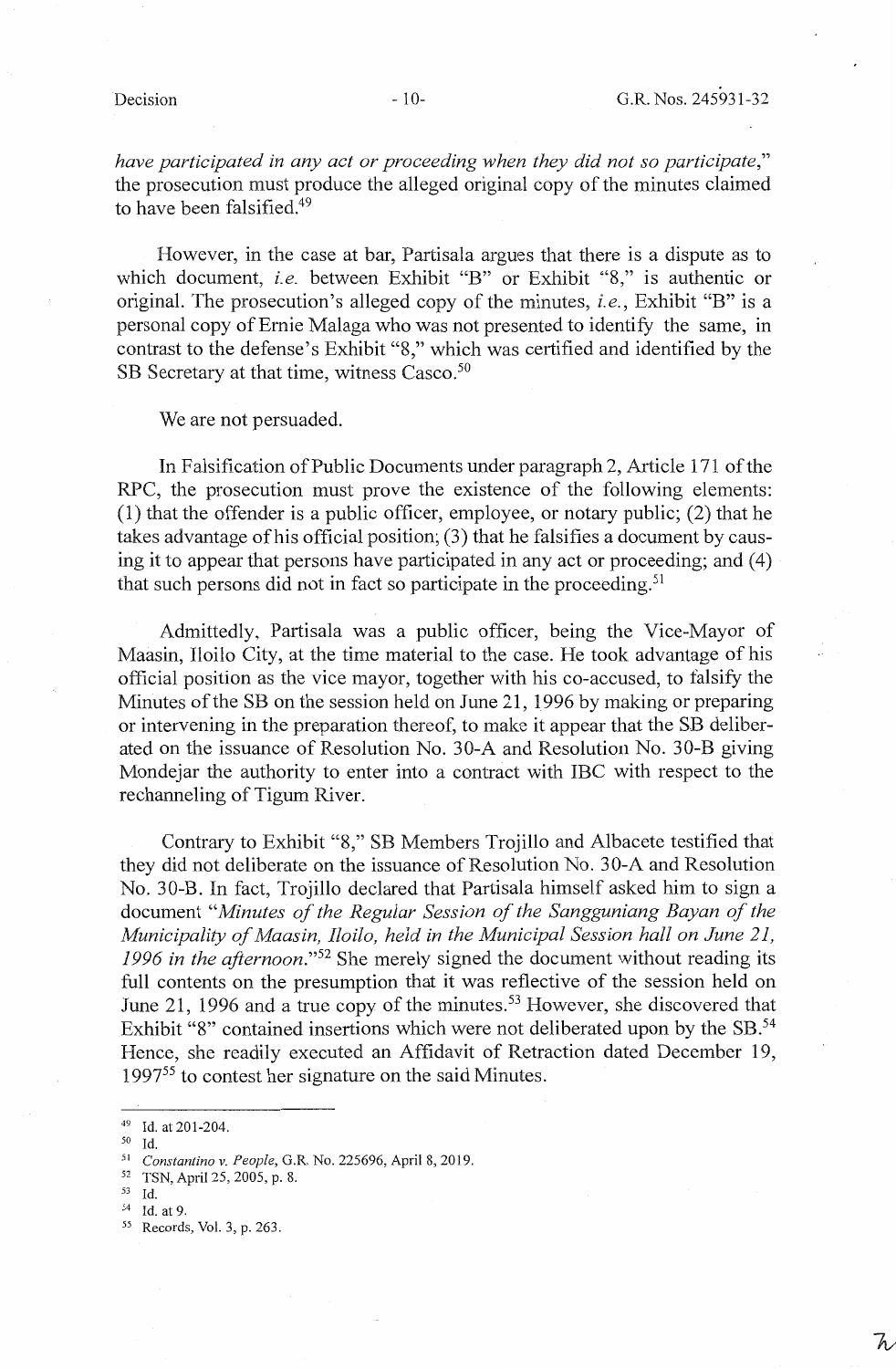Albacete corroborated the testimony of Trojillo when he declared that Exhibit "8" presented by Partisala contained items which were not discussed nor deliberated upon by the SB, specifically Item Nos. 9 to 12.<sup>56</sup> Upon knowledge thereof, he executed an Affidavit dated April 29, 1998<sup>57</sup> regarding the absence of deliberation on rechanneling of Tigum River on the regular session dated June 21, 1996. He affirmed that he could not recall Item No. 11 in Exhibit "8," that is, Resolution No. 9, which was a resolution requesting for the rechanneling of Tigum River by the MDC, being taken up during the subject session.<sup>58</sup>

Contrary to Partisala's contention, there is no need to present the alleged true copy of the Minutes of the session held on June 21, 1996, *i.e.,* Exhibit "B," nor it be identified by Malaga in order for him to be held liable for Falsification of Public Documents. It is undisputed, and in fact admitted by Partisala himself, that he took part in executing Exhibit "8" and even signed it. However, as per the testimonies of the SB members Trojillo and Albacete, Exhibit "8" contained items which were not discussed during the session held on June 21, 1996, thereby causing them to participate in a session which approved the assailed Resolution Nos. 30-A and 30-B wherein fact they did not participate.

Even without the prosecution presenting Malaga to identify Exhibit "B," all the elements of Falsification of Public document are duly established in the case at bar. Besides, SB Members Trojillo and Albacete, who were present during the June 21, 1996 session, confirmed the absence of deliberations on the enactment of Resolution Nos. 30-A and 30-B as reflected in Exhibit "B." Even Resolution No. 30, which pertains to the appropriation of funds for the construction of fann to market roads in certain *barangays* to generate maximum farm production, is not in any way related to the sub-resolutions, namely, Resolution Nos. 30-A and 30-B, which concern the rechanneling of Tigum River. Another Resolution enacted by the SB on the same day, June 21, 1996, that is, Resolution No. 31, refers to the approval of re-alignment of the 20% IRA Development Fund allotted for the improvement of the public market.<sup>59</sup> Plainly, Resolution Nos. 30-A and 30-B were merely inserted in the minutes of the session held on June 21, 1996, as there is no logical reason for its inclusion under the heading of Resolution No. 30, which had no connection with the subject matter of Resolution Nos. 30-A and 30-B. The SB should have enacted another resolution separate from Resolution No. 30 if the SB indeed enacted such assailed resolutions on the same day, June 21, 1996.

Also, it bears noting that Resolution No. 30 recommended the approval of Resolution No. 10, series of 1996 issued by the MDC, while Resolution No. 30- A recommended the approval of Resolution No. 9, series of 1996 issued by the MDC. Patently, Resolution No. 30 and Resolution No. 30-A referred to

ス

<sup>&</sup>lt;sup>56</sup> TSN, April 27, 2005, pp. 13-14.<br><sup>57</sup> Records, Vol. 3, p. 157.<br><sup>58</sup> TSN, April 27, 2005, p. 10.

*<sup>59</sup>* Records, Vol. 3, p. 164.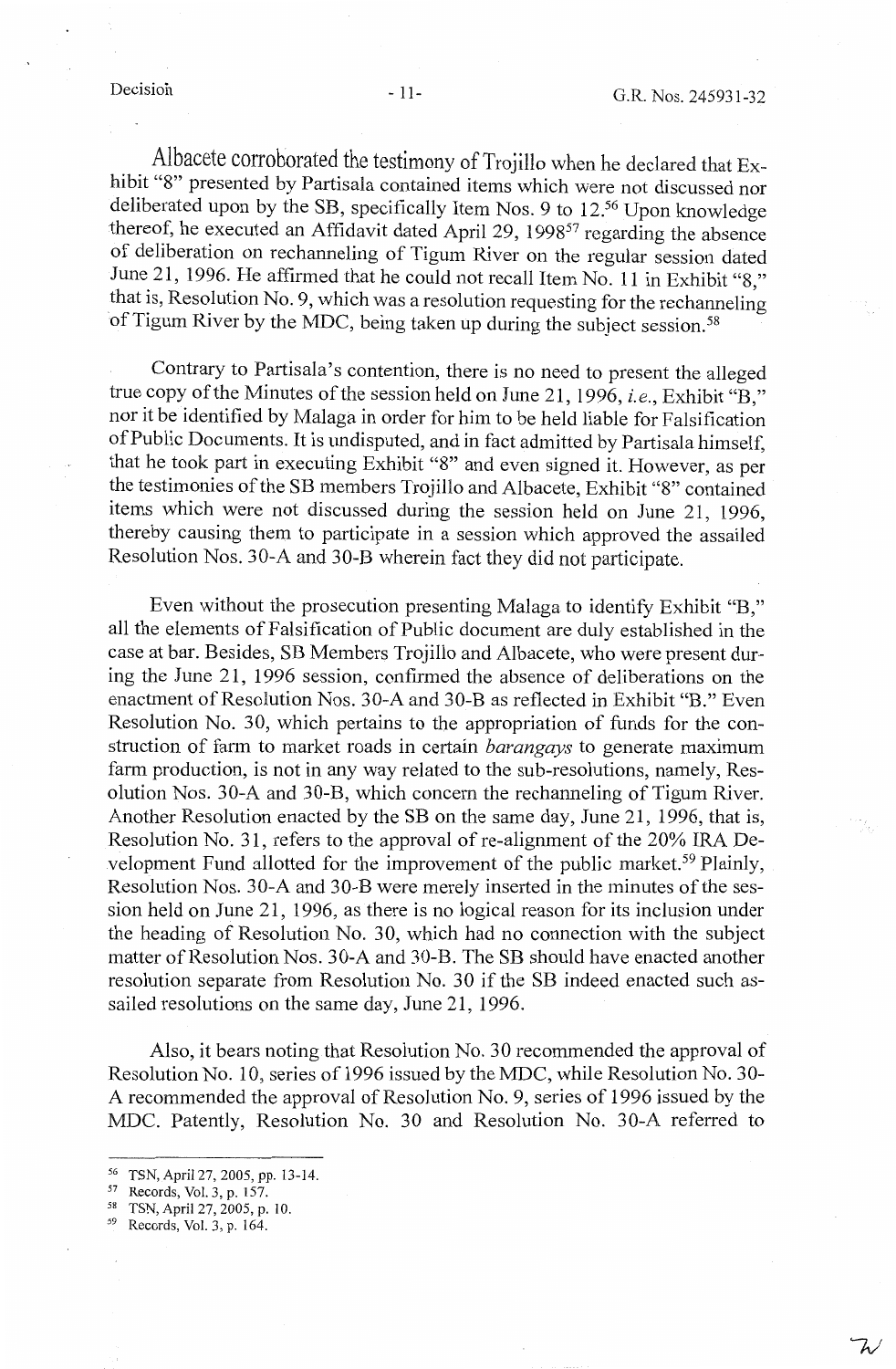different issues and/or subjects as contained in the resolutions issued by the MDC. It is also worth pointing out that Resolution No. 30-A and Resolution No. 30-B were allegedly taken from the excerpts of the Minutes of Regular Session on June 21, 1996 at 1:30 p.m., or thirty minutes ahead of Resolution No. 30, which was taken up at 2:00 p.m. on June 21, 1996. If indeed the SB had taken up and deliberated the matter of rechanneling of Tigum River ahead of construction of fann to market roads, then there is no wisdom in issuing another "Resolution No. 30" when "Resolution No. 30-A and Resolution No. 30-B" were already enacted, especially when these three resolutions were not at all related. Evidently, Partisala and his co-accused concealed their (Resolution Nos. 30-A and 30-B) insertion in the minutes of June 21, 1996 by having it signed by other members of the SB who were unaware that they were signing a falsified public document, which contained matters not deliberated upon in the session held on June 21, 1996.

Falsification of Public Document is committed when the public document is simulated "in a manner so as to give it the appearance of a true and genuine instrument, thus, leading others to errors as to its authenticity."60 The refusal of Trojillo and Albacete to sign the falsified minutes prepared by Tolentino after June 21, 1996 to legitimize the MOA entered into by Mondejar, sufficiently proved that the minutes did not reflect the true and actual proceedings of the session held on June 21, 1996. Clearly, Partisala's participation in the falsification of the minutes cannot be denied, as he himself persuaded Trojillo to sign it to make it appear that there are two resolutions justifying the MOA entered into by Mondejar with IBC. <sup>61</sup>

As a rule, the Court considers as conclusive the factual findings of the Sandiganbayan unless they fall under certain exceptions, which is not present in the case at bar.  $62$  The Court accords great respect and weight to the Sandigabayan's findings as it had the better opportunity to examine and evaluate the evidence presented before it. 63 Hence, We find no error in the assailed Decision of the Sandiganbayan finding Partisala guilty beyond reasonable doubt of Falsification of Public Documents under Article 171 of the RPC.

Nonetheless, We deem it proper to correct the penalty imposed by the Sandiganbayan, which is imprisonment of two (2) years, four (4) months and one (1) day to four (4) years and two (2) months, as minimum, to eight (8) years and one (1) day to ten (10) years, as maximum. In applying the Indeterminate Sentence Law (ISLAW) for offenses punishable under the RPC or special laws, the indeterminate sentence should have a fixed minimum and maximum term

<sup>6°</sup> *Constantino v. People,* supra note 51, citing *Goma v. Court of Appeals,* 596 Phil. 1, 13 (2009) citing *Re: Fake Decision Allegedly in G.R. No. 75242,* 491 Phil. 539, 567 (2005).

<sup>61</sup>TSN, April 25, 2005, pp. 8-9. 62 See *Ltc. Guillergan (Ret.) v. People,* 656 Phil. 527, 535 (2011), citing *Cadiao-Palacios v. People,* 60 I Phil.

<sup>695, 704 (2009). 63</sup> See id., citing *Regidor, Jr. v. People,* 598 Phil. 714, 738 (2009), citing *Atty. Pactolin v. Hon. Fourth Div. of the Sandiganbayan,* 577 Phil. 27, 37 (2008).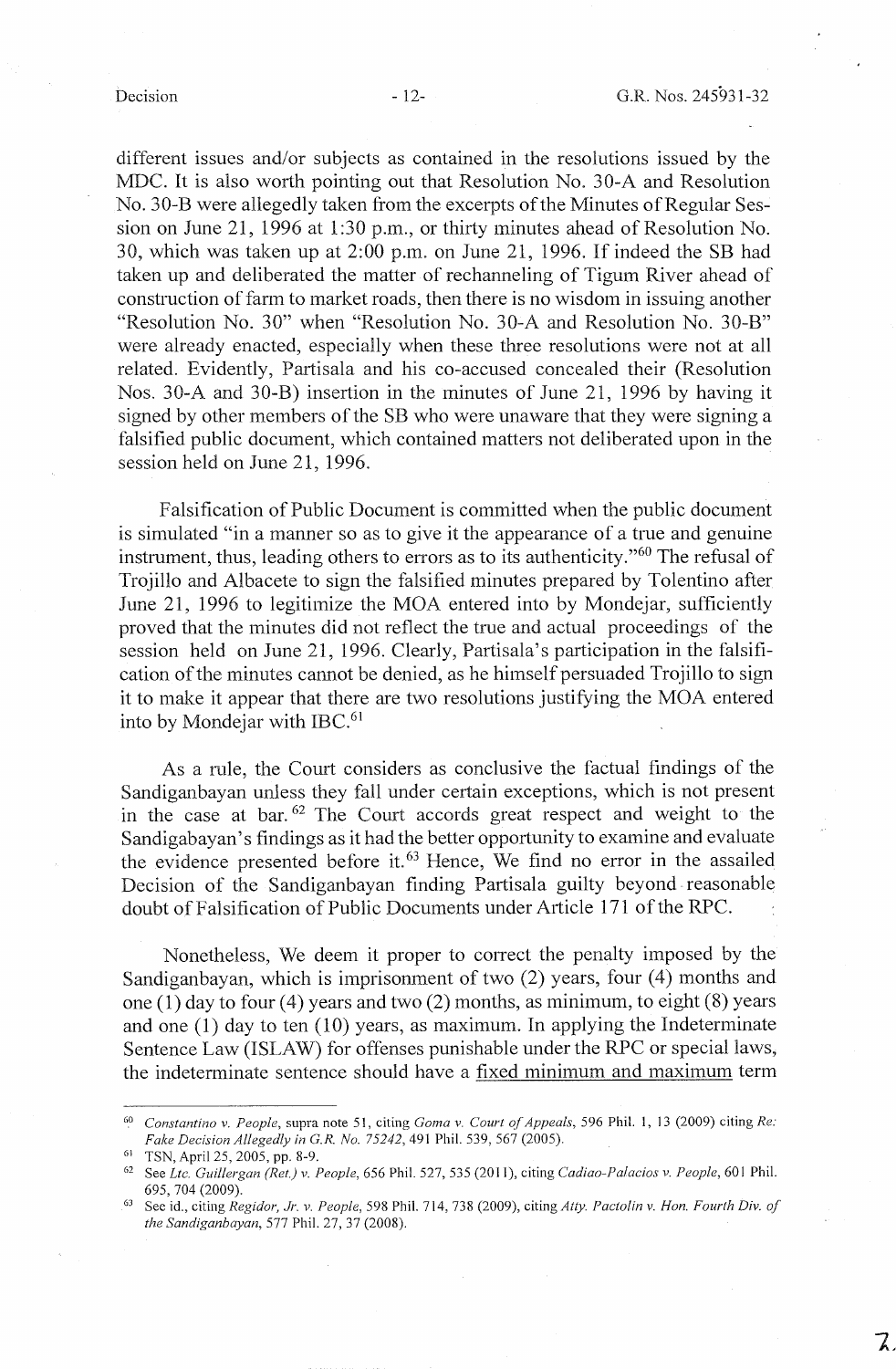of imprisonment, <sup>64</sup> and not a range as imposed in this case by the Sandiganbayan.

Article 171 of the RPC imposed the penalty of *prision mayor* and a fine not to exceed PS,000.00. Under ISLAW, the maximum term of the indeterminate sentence shall be taken from the maximum period of the prescribed penalty, after considering the modifying circumstances in the commission of the crime. There being no aggravating or mitigating circumstances in this case, the maximum term should be within the medium period of the prescribed penalty, that is, eight  $(8)$  years and one  $(1)$  day, to  $(10)$ ten years, of *prision mayor.* On the other hand, the minimum term of the indeterminate sentence shall be within the range of the penalty next lower in degree to that provided by law, that is, *prision correccional,* or within six (6) months and one  $(1)$  day to six  $(6)$  years.

Applying the foregoing, We hereby impose on Partisala the penalty of imprisonment of two (2) years of *prision correccional,* as minimum, to eight (8) years and one (1) day of *prision mayor,* as maximum; and a fine of PS,000.00.

## **Violation of Section 3 (e) of R.A. No. 3019**

To reiterate, Partisala averred that Exhibit "8" is the certified true copy of the minutes of the session held on June 21, 1996 which deliberated upon the enactment of Resolution No. 30-A and Resolution No. 30-B. Hence, he argues that Resolution No. 30-B, authorizing Mondejar to negotiate with IBC regarding the rechanneling project was validly enacted, and that he did not give any form of benefit or advantage to anyone.

We are not convinced.

In *Ampil v. Office of the Ombudsman,* 65 the Court specified the following elements of the offense falling under Section 3(e) of RA 3019:

(1) The offender is a public officer;

(2) The act was done in the discharge of the public officer's official, administrative or judicial functions;

(3) The act was done through manifest partiality, evident bad faith, or gross inexcusable negligence; and

(4) The public officer caused any undue injury to any party, including the Government, or gave any unwarranted benefits, advantage or preference.<sup>66</sup>

To restate, Partisala is the Vice Mayor of Maasin, Iloilo at the time material to the offense charged. A perusal of the records reveal that he deliberately acted with manifest partiality and bad faith when he, as the presiding officer of the

66 Id.

 $Z$ 

7.

<sup>64</sup>*Atty. Estoya vs. Judge Singson,* 307 Phil. I, 14 (1994 ). 65 715 Phil. 733, 755 (2013).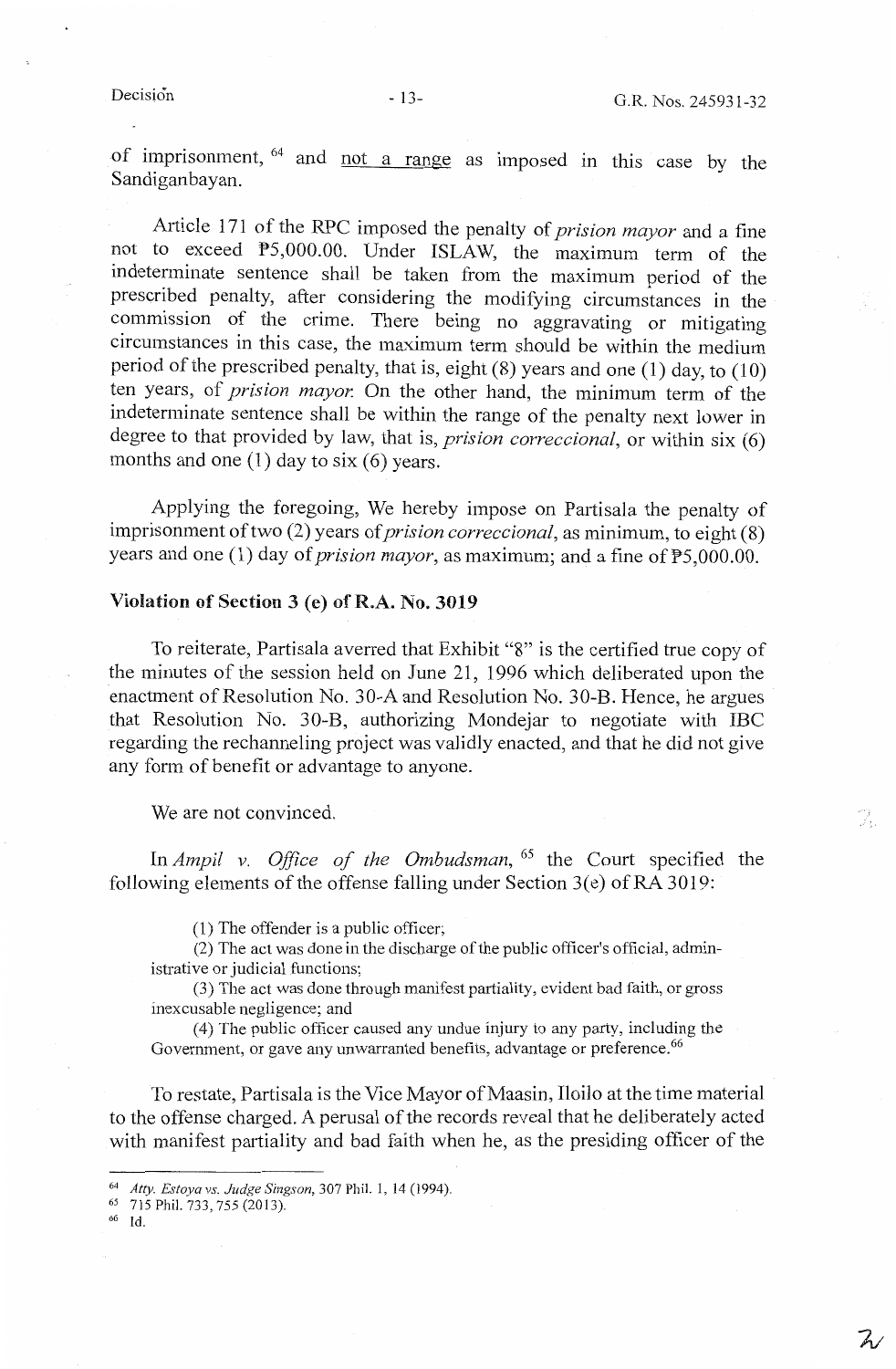with manifest partiality and bad faith when he, as the presiding officer of the SB, signed Exhibit "8" and persuaded the other *sangguniang* members to sign it, knowing fully well that there were certain items not included nor discussed on the regular session held on June 21, 1996, specifically the enactment of Resolution No. 30-A and Resolution No. 30-B.

As a result thereof, Mondejar was given the authority to enter into a MOA with IBC with respect to the rechanneling of Tigum River, which was grossly disadvantageous to the government. IBC was given unwarranted benefits, advantage, or preference by virtue of the MOA to rechannel the Tigum River, not in the form of monetary compensation, but by getting the surplus supply of sand and gravel extracted from the river, despite not having the necessary permit to do so. As per Section 138 of the Local Government Code, the permit to extract sand, gravel, and other quarry resources shall be issued exclusively by the provincial governor, by virtue of an ordinance of the *sangguniang panlalawigan.* With the enactment of Resolution No. 30-A and Resolution No. 30-B, which paved the way for the execution of the MOA, the SB of Maasin, Iloilo clearly acted without authority, and caused undue injury to the govermnent, when it authorized IBC to extract sand and gravel from Tigum River. As per the Investigation Report dated October 21, 1997,<sup>67</sup> and Final Investigation dated November 18, 1997 issued by the Provincial Legal Office, <sup>68</sup> IBC was able to extract sand and gravel without any permit from the provincial government and/or payment of any tax, on the pretext that it was doing a rechanneling project for the benefit of the municipality as per the MOA. Clearly, the execution of the MOA contemplates unwarranted benefit, advantage, or preference given to IBC, which is proscribed by RA 3019. The said benefit, advantage, or preference would not have been probable without the participation of Partisala, as the presiding officer of the SB of Maasin, Iloilo, in enacting Resolution No. 30-A and Resolution No. 30-B, through falsification of the minutes of the regular session dated June 21, 1996.

As to the penalty imposed, the Sandiganbayan correctly meted the penalty of imprisonment of six  $(6)$  years and one  $(1)$  month, as minimum, to ten  $(10)$ years, as maximum; and perpetual disqualification from public office.

**WHEREFORE,** the appeal is **DISMISSED.** The November 23, 2018 Decision and February 14, 2019 Resolution of the Sandiganbayan in Criminal Case Nos. 25674 and 25675, are hereby AFFIRMED with MODIFICATION as to the penalty imposed on accused-appellant Arnaldo Partisala for Falsification of Public Document, defined and penalized under Article 171 of the Revised Penal Code. He is hereby sentenced to suffer an imprisonment of two (2) years of *prision correccional,* as minimum, to eight (8) years and one (1) day of *prision mayor* as maximum, and to pay a fine of P5,000.00.

<sup>67</sup> Records, Vol. 3, pp. 214-217. 68 Id. at 219-227.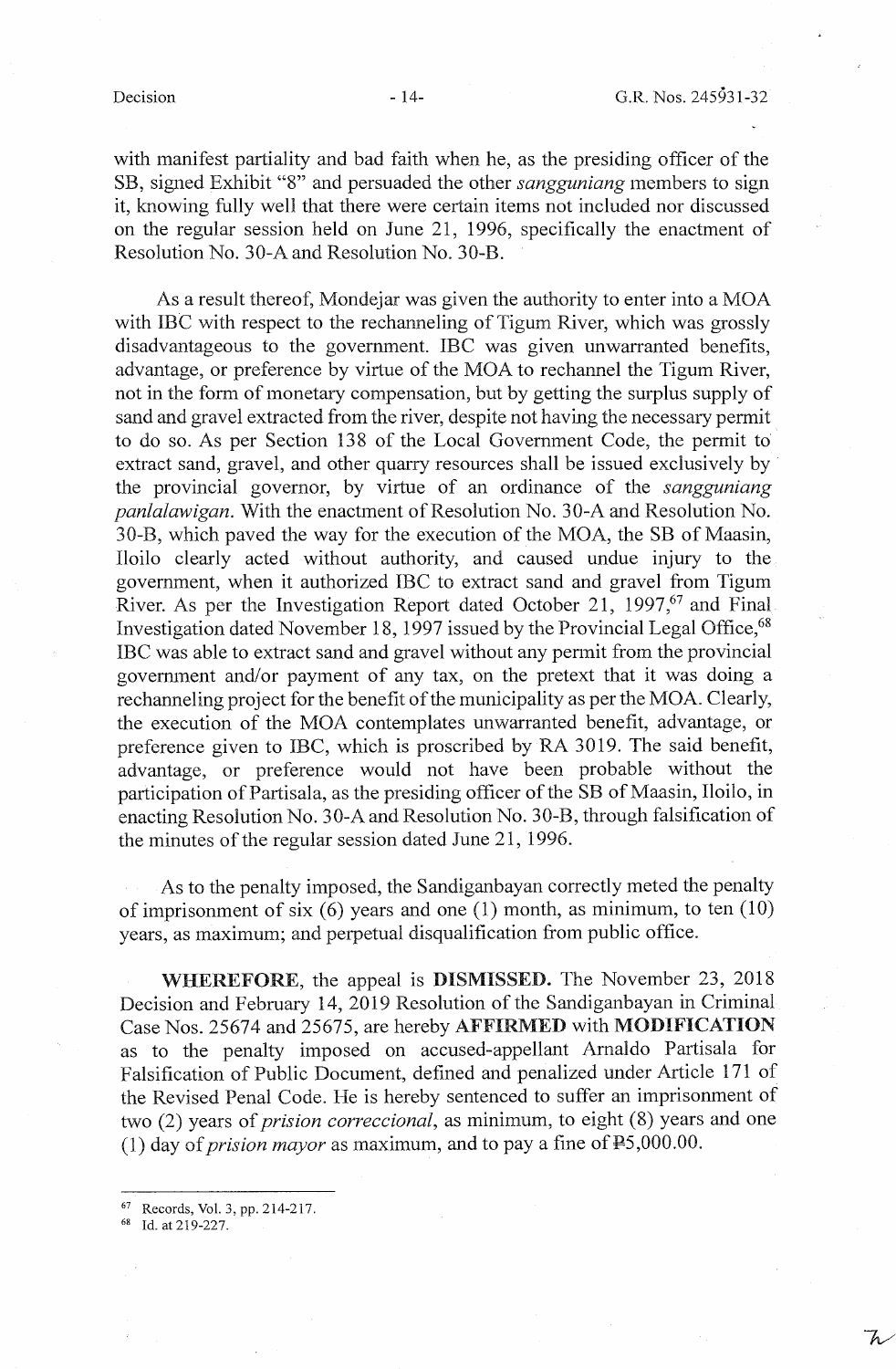**SO ORDERED.** 

R\A M **ANTIO** ┳ *Associate Justice* 

WE CONCUR:

On official leave. **ESTELA M. PERLAS-BERNABE**  *Senior Associate Justice* 

**RODIL** ZALAMEDA rciate Justice

- RICARDO R. ROSARIO Associate Justice

 $J$  OSE MIDAS P. MARQUEZ *ciate Justice*